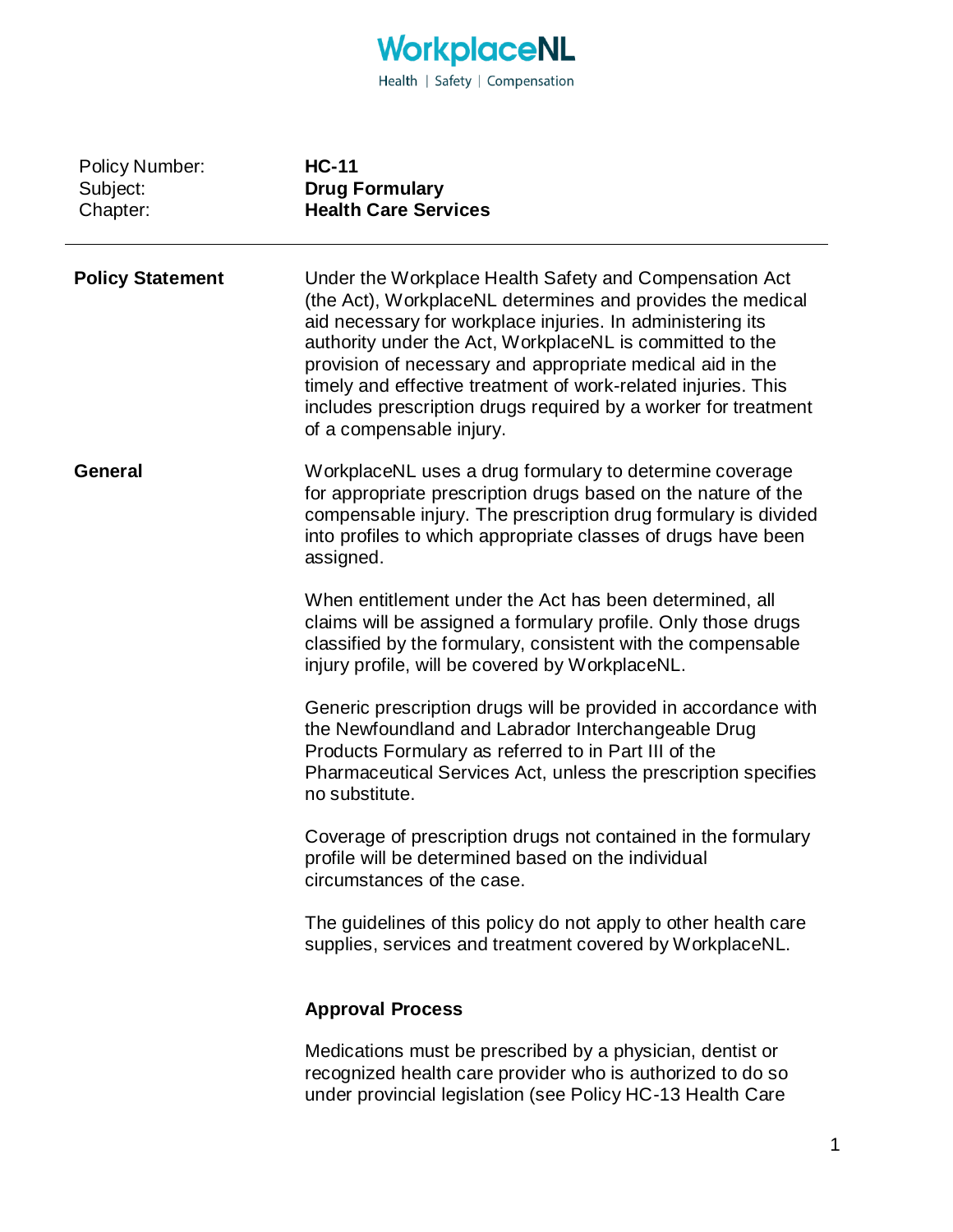

Policy Number: Subject: Chapter:

**HC-11 Drug Formulary Health Care Services**

Entitlement). Medications that normally do not require a prescription, known as over-the-counter medication, will be covered if they are appropriate to the worker's assigned formulary profile and the health care provider writes a prescription.

Medications must be obtained from a provincially-licensed pharmacy. The injured worker will be required to provide the pharmacy with identifying information including surname, date of birth and claim number. Online approval will be given at the pharmacy where the prescribed medication meets the drug formulary criteria.

Online approval will not be granted where the prescribed medication does not meet the drug formulary criteria. The pharmacy may contact the health care provider and advise them that the drug is not covered. Depending on the circumstances, the guidelines for exceptions outlined below may need to be applied.

Online approval will not be available for claims not yet accepted by WorkplaceNL. The injured worker may choose to pay for the medication directly and will be reimbursed if the claim is accepted.

Online approval will not be given on claims which have been closed for more than 90 days. Entitlement to drugs for these claims will be determined based on the individual circumstances of the case.

## **Exceptions**

Where the treating health care provider prescribes a drug that is not contained in the assigned drug formulary, the decision maker may request additional information and may seek the opinion of a medical consultant to determine entitlement to the excluded drug.

The decision maker will communicate their reasons for the decision in writing to the worker, copied to the health care